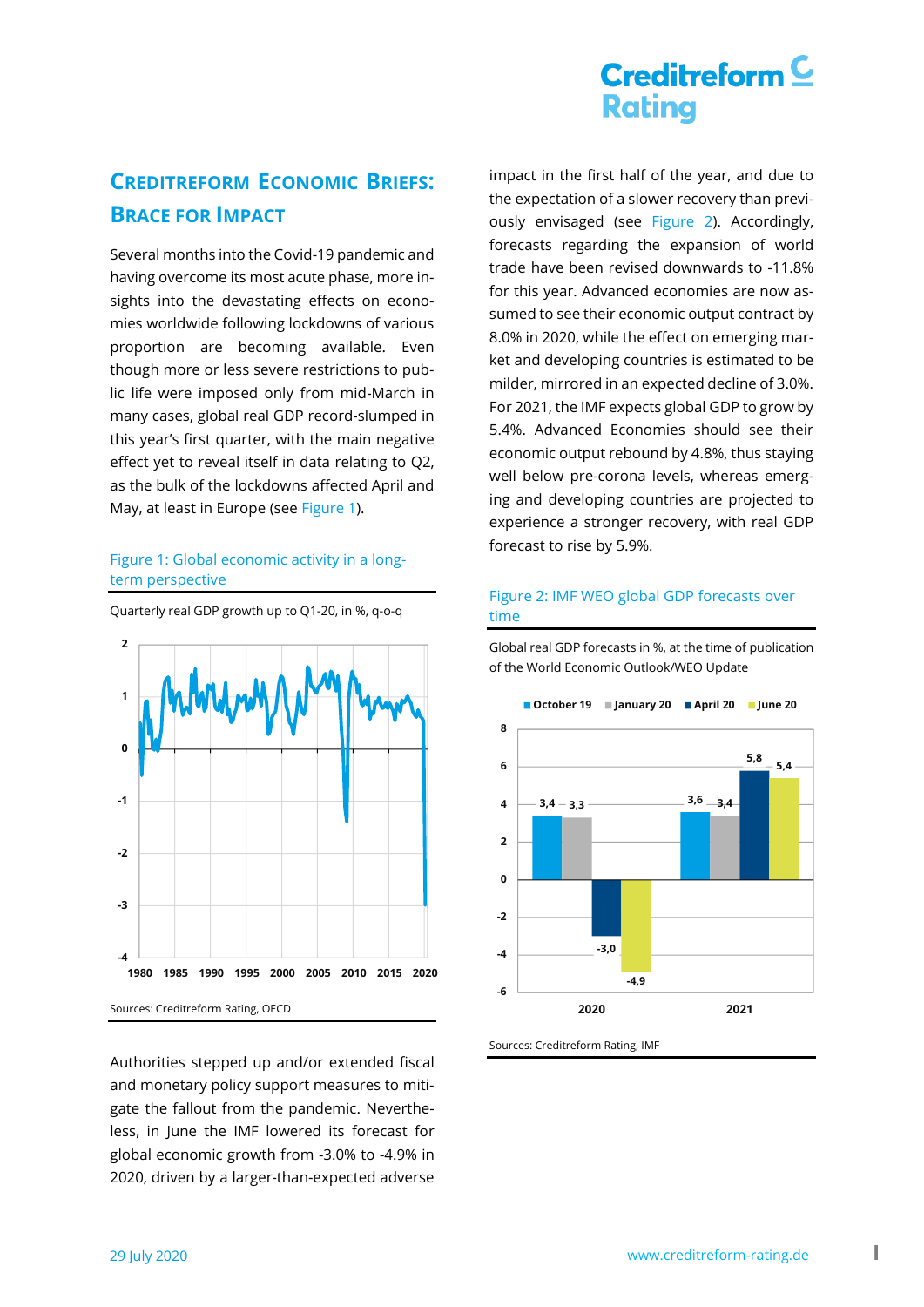### *Euro area: Steep GDP decline this year, with uneven recovery from the second half and in 2021*

In light of steep declines in economic output already in Q1 and partly further deteriorating data in April and May, we have also revised down our euro area GDP forecast from -7.2% to -8.3% this year. In the first quarter, the euro area registered a real GDP contraction of 3.6% vis-à-vis the preceding quarter, with declines ranging from -5.3% in Italy and France to -0.3% in Lithuania. Ireland constituted a notable exception, recording a moderate GDP increase in Q1, not least boosted by a large positive contribution from the information and communication industry, which may be deemed as one of the beneficiaries of the lockdown phase.

In order to support household income, many European governments introduced some sort of job retention scheme, which should help private consumption to pick up in the second half of the year, although concern over inevitable job losses in the wake of a rising number of insolvencies may cause many households to increase precautionary saving. Notwithstanding the cushioning effect of the short-time work schemes, employment is set to fall, and unemployment will rise, with dampening effects on wage developments as maintaining jobs will be prioritized. Low inflation rates will to some extent support disposable income, but due to the dismal first half of the year, private consumption will likely see a large drop in 2020.

Moreover, most governments implemented credit lines and guarantee schemes to companies of all sizes, as well as deferrals of tax payments, to ensure sufficient liquidity and prevent widespread bankruptcies. In some cases, such as in Germany, this came along with immediate support to small and medium-size enterprises. However, investment activity will likely grind to a halt. Facing the unpredictable course of the Covid-19 pandemic and the prospect of subdued demand, many companies will be reluctant to invest, or cancel their investment plans altogether, leaving capital expenditure to register a steep decline this year. That said, some economies such as Spain had been experiencing diminishing growth in gross fixed capital formation prior to the outbreak of the coronavirus, amid a more mature economic cycle and lasting tensions over global trade.

Foreign trade will also be impaired, curbed by interrupted supply chains and falling domestic demand, affecting both exports and imports in most countries. In particular, economies highly dependent on income from tourism-related services (e.g. Spain, Cyprus, Greece, Malta, Croatia) should see services exports contract sharply and look set to suffer for longer, as many people seem reluctant to travel in view of extreme uncertainty over the evolution of the Covid-19 pandemic, and as long as tested vaccines are not widely available. Recent news over resurging infection numbers in several Spanish regions such as Catalonia or Galicia only make matters worse. Such incidents underscore that the recovery will likely be uneven across countries, and remains subject to high uncertainty.

We have to emphasize that the extent to which European economies are affected by Covid-19 varies with regard to the degree to which they generally seem equipped for a pandemic, as also illustrated by our Pandemic Vulnerability [Index.](https://www.creditreform-rating.de/en/research.html?file=files/content/downloads/Externes%20Rating/Research/Konjunktur/Creditreform%20Rating%20Pandemic%20Vulnerability%20Index%20-%20EN.pdf) To say that countries in a better position to deal with a pandemic saw a less steep decline in Q1, may not give the full picture, considering that the nature of the lockdowns varied. Arguably, however, a lockdown has to be more severe in a country that appears less well prepared to weather such a storm. We thus believe that a more or less structural vulnerability coupled with the stringency of the restrictions – also in terms of duration – largely explains why some economies experienced a less severe contraction (se[e Figure 3\)](#page-2-0).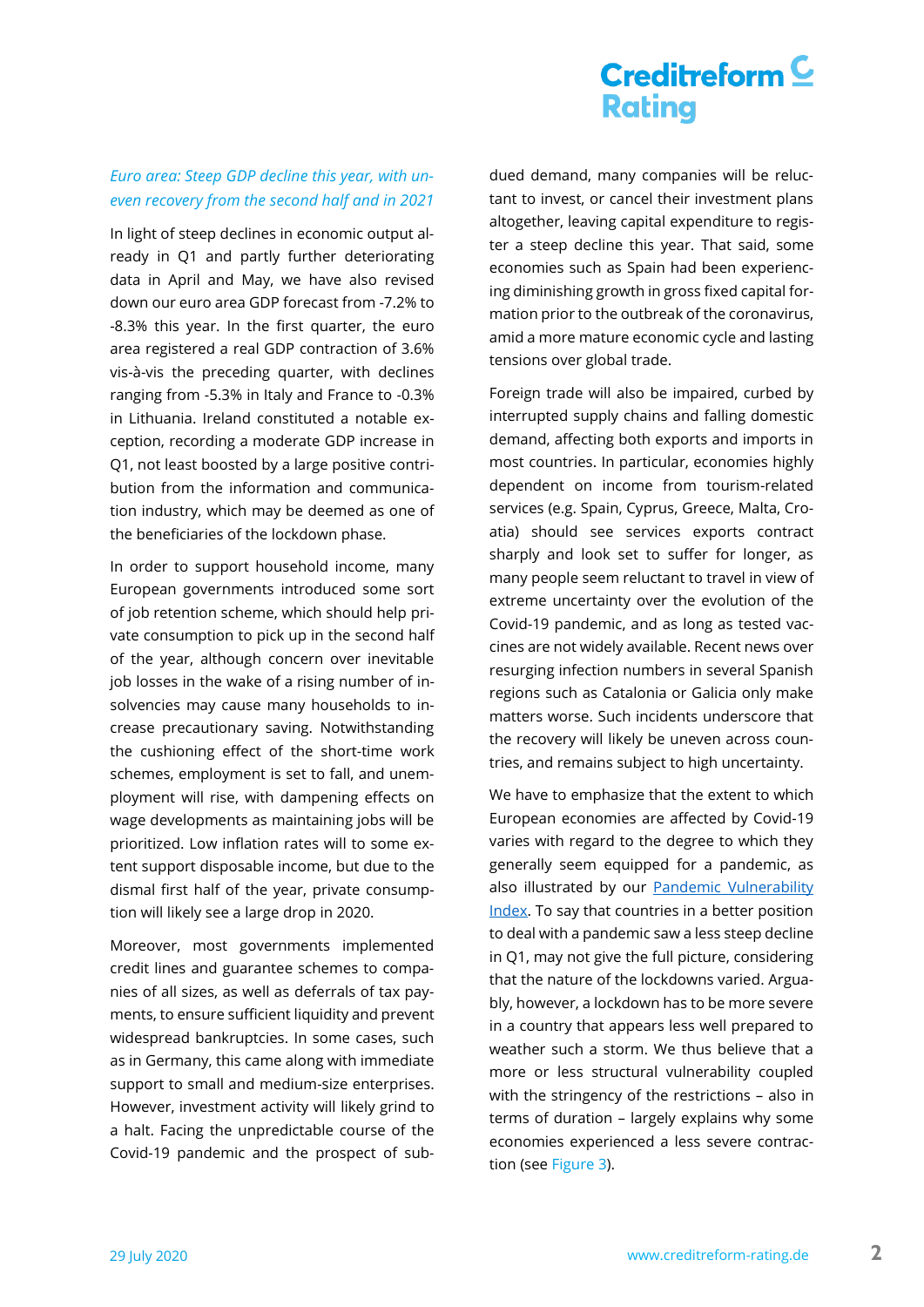#### <span id="page-2-0"></span>Figure 3: Stricter confinement measures entailing sharper fall in economic activity

Change in GDP between January and May 2020 in percentage points (forecast); Global Mobility Tracker  $\Leftrightarrow$  Index showing mobility relative to baseline, i.e. 3 January to 6 February, average for retail, recreation, grocery, pharmacy, workplaces and transit stations



Sources: Creditreform Rating, Google Covid-19 Mobility Tracker, BIS calculations

With public life experiencing some normalization following gradual de-confinement from May, and based on the extensive fiscal and monetary policy support measures, we hold on to our view that the economy will gradually recover in the second half of the year, thereby laying the ground for a substantial rebound of GDP growth in 2021. Sentiment indicators such as the Composite Purchasing Manager Index (PMI) for the euro area are brightening up following spectacular declines in March/April, with the euro area PMI leaping to 54.8 in July, thus well above the 50-point-threshold hinting at expanding business activities and exceeding the pre-corona level of 51.6 in February. Strikingly, the services PMI so far points to a stronger recovery in the service sector than in the manufacturing sector (55.1 vs. 51.1).

While certainly a welcome development, at this stage we would remain cautious as to whether the rebound will prove sustainable, since to some extent the sharp July increase may reflect a more or less mechanical reaction following the lift-off of broad-based restrictions. What is more, we think that survey indicators tend to overshoot in time of extreme uncertainty.

### <span id="page-2-1"></span>Figure 4: Leading indicators for the euro area across sectors

Sectoral confidence indicators as balance i.e. the difference between positive and negative answers; Economic Sentiment Indicator (Index, 100=long-term mean)



This being said, the picture among the sentiment indicators is somewhat mixed. According to the July flash estimate, the consumer confidence indicator compiled by the European Commission was broadly stable, after June saw the sharpest month-on-month-increase on record in the euro area, thus continuing a recovery that started in May, but still only making up for about 30% of the combined losses seen in March and April (se[e Figure 4\)](#page-2-1). While, encouragingly, in June employment expectations improved sharply for a second consecutive month,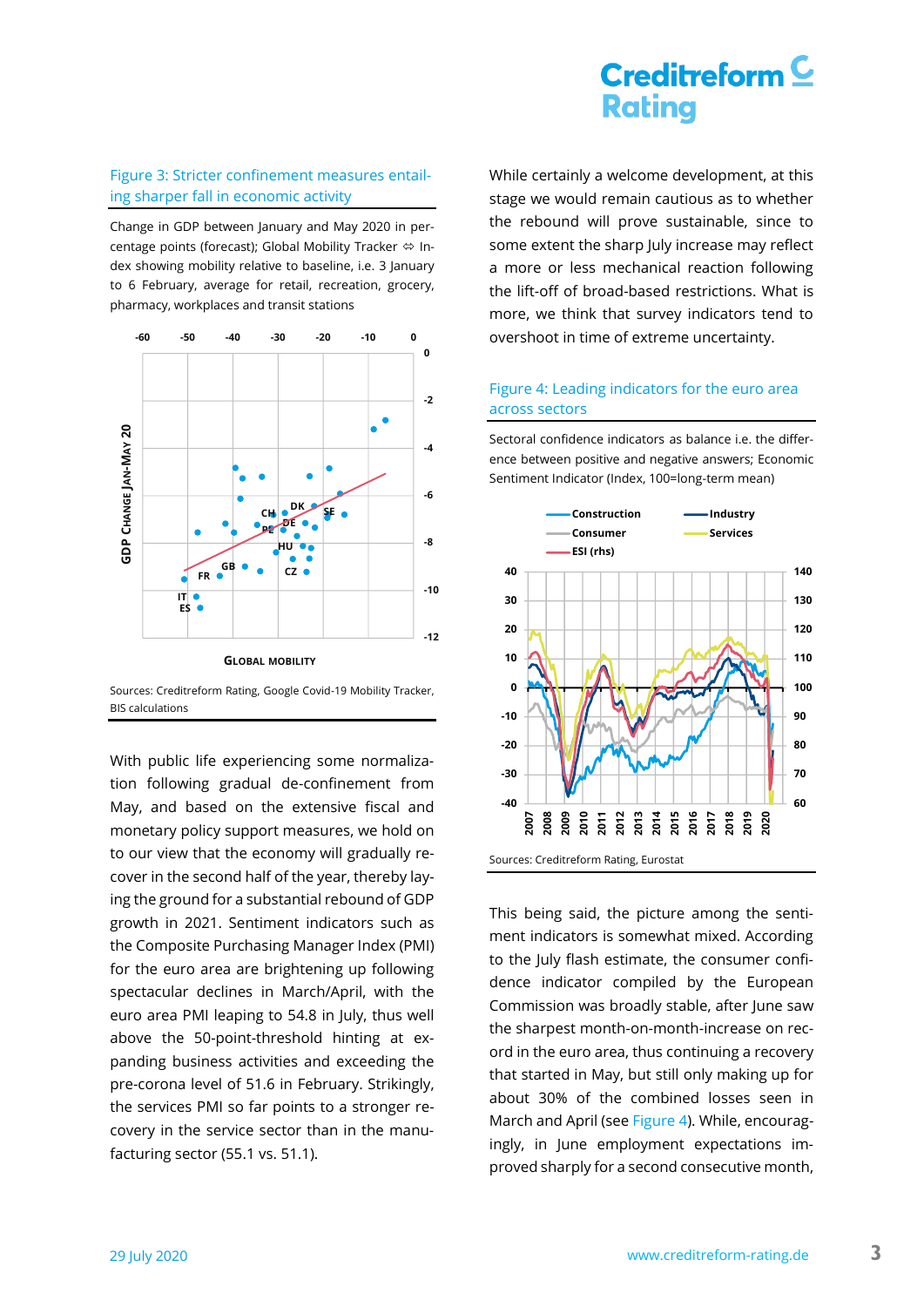they remained far below levels seen prior to the current crisis. Overall, we think that real economic output in the euro area could expand by about 5.6% in 2021.

#### *ECB ramps up monetary response*

European governments' scaled-up response to Covid-19 has been flanked by the European Central Bank (ECB), which, at its monetary policy meeting in June, stepped up its initial Pandemic Emergency Purchase Program (PEPP) by EUR 600bn to EUR 1,350bn and extended it to at least end of June 2021. Moreover, the ECB will reinvest maturing principal payments from securities purchased under the PEPP until at least the end of 2022. In this context, it is worth mentioning that the ECB decided to include Greek government bonds in its PEPP, which further mitigates concerns over possibly resurfacing financial market stress in this regard.

The additional envelope of EUR 120bn to the Asset Purchase Program (APP) until the end of the year, as already announced in March, remains in place, as do a number of measures to ensure liquidity to the banking sector, a comprehensive set of collateral measures to mitigate the tightening of financial conditions across the euro area, and measures to temporarily contain adverse effects of rating downgrades on counterparties' collateral availability.

## *Germany: Comparatively moderate GDP contraction in Q1, but worse to come in Q2*

As hinted above, Germany's economy experienced a more moderate GDP contraction in this year's first quarter compared to the euro area on the whole (-2.2% q-o-q vs. -3.6%). Nevertheless, private consumption and exports recorded sharp declines of 3.2% and 3.1% respectively. Gross fixed capital formation posted a 0.2% contraction, masking a slump of 6.9% in the machinery and equipment category, whereas construction investment increased by 4.1% and thus remained a stabilizing element. Government consumption contributed positively to GDP growth in Q1-20, expanding by 0.2%.

While Q2 should represent the trough given that large parts of the lockdown occurred in that quarter, data on resuming activity along with supplemented/extended fiscal measures since our last Economic Brief to assist a recovery support the expectation of returning economic growth in the second half of the year. May's industrial production (excluding construction) increased by 10.3% versus April, but the massive month-on-month drops in March and April, -11.0% and -21.0%, were not yet made up for. A similar picture emerges regarding new manufacturing orders, which in May went up by 10.4% versus April, following monthly declines of 15.0 and 26.2% in the two prior months. Real retail sales, on the other hand, presented a more positive picture, with the monthly increase in May offsetting prior declines in March and April.

As to developments on the labor market, available data until April pertaining to short-time work show that a staggering 6.8 million employees were affected by this instrument, with about 80% thereof working in the service sector. Having said that, the preliminary number of short-time work notifications as of 25 June has come down to 342,000 persons, from 1.14 million in May and 10.66 million in March and April combined (see [Figure 5\)](#page-4-0). Latest estimates by the government and the German Employment Agency suggest that the cost for the short-term work schemes could amount to approx. EUR 27bn. Against this backdrop, the instrument might be modified from 2021, with a view to combine it with stronger incentives for training or re-education. Reportedly, proposals in this regard are to be presented in September. Meanwhile, actual unemployment data are only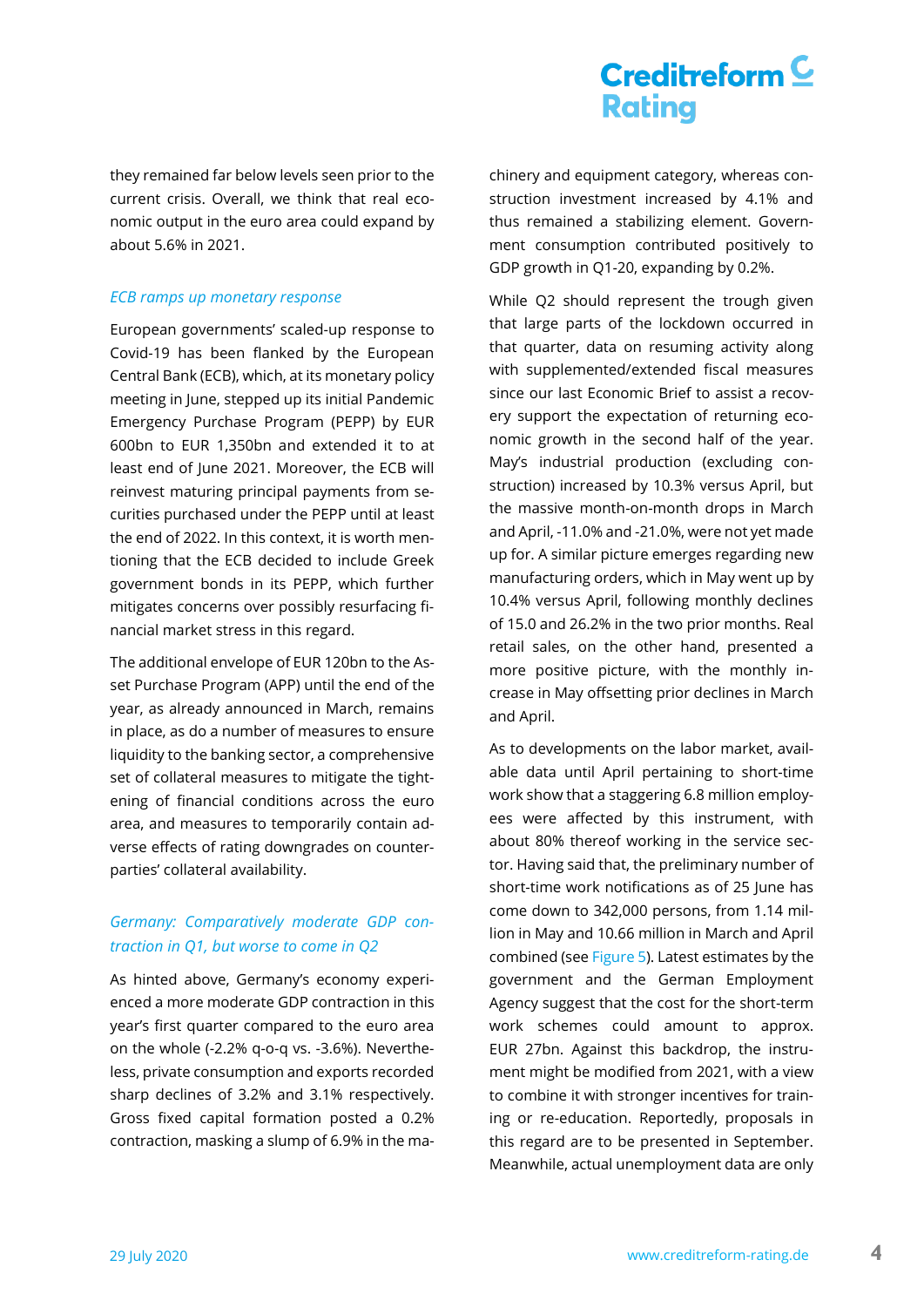starting to deteriorate, and it will have to be seen to what extent inevitable insolvencies will ultimately drive up the numbers. In June, the seasonally adjusted unemployment rate rose by 0.1 percentage points to 6.2%, 1.3 percentage points above the level seen a year earlier (national data).

#### <span id="page-4-0"></span>Figure 5: Short-time work in Germany



In millions, annual sum for 2017-19, 2020: cumulative number of short-time work notifications

# *Sentiment indicators on German economy pick-*

## *ing up markedly*

Sentiment indicators for July strengthen our expectation of a rebound in the second half of the year (see [Figure 6\)](#page-4-1). The preliminary German composite PMI in July snapped back above the 50-point-threshold (55.5), with the service index suggesting stronger activity (56.7 points) than the respective indicator for the manufacturing sector (50.0 points). A word of caution seems applicable here as well, as for instance data pertaining to backlogs of work fell further, suggesting ongoing availability of spare capacity.

## $C$ reditreform $C$ **Rating**

The ifo index climbed for a third consecutive month in July, rising from 86.3 to 90.5 points. While the component pertaining to companies' assessment of their current situation has not yet caught up with pre-corona levels, the index compiling companies' expectations has surged to the highest level since November 2018. Survey results pertaining to ifo export expectations, available until June, have largely recouped lost ground since February. Consumer confidence, while brightening since April, remains depressed compared to the phase prior to the corona crisis, thus raising some question marks over the strength of private consumption in the near future. Overall, we would largely stick with our GDP forecast for this year and next, with real GDP shrinking by about 6.1% and rebound by about 4.8% in 2021.

#### <span id="page-4-1"></span>Figure 6: Leading indicators for Germany

Ifo (Index, 2015=100), Purchasing Managers' Index (50=growth threshold)

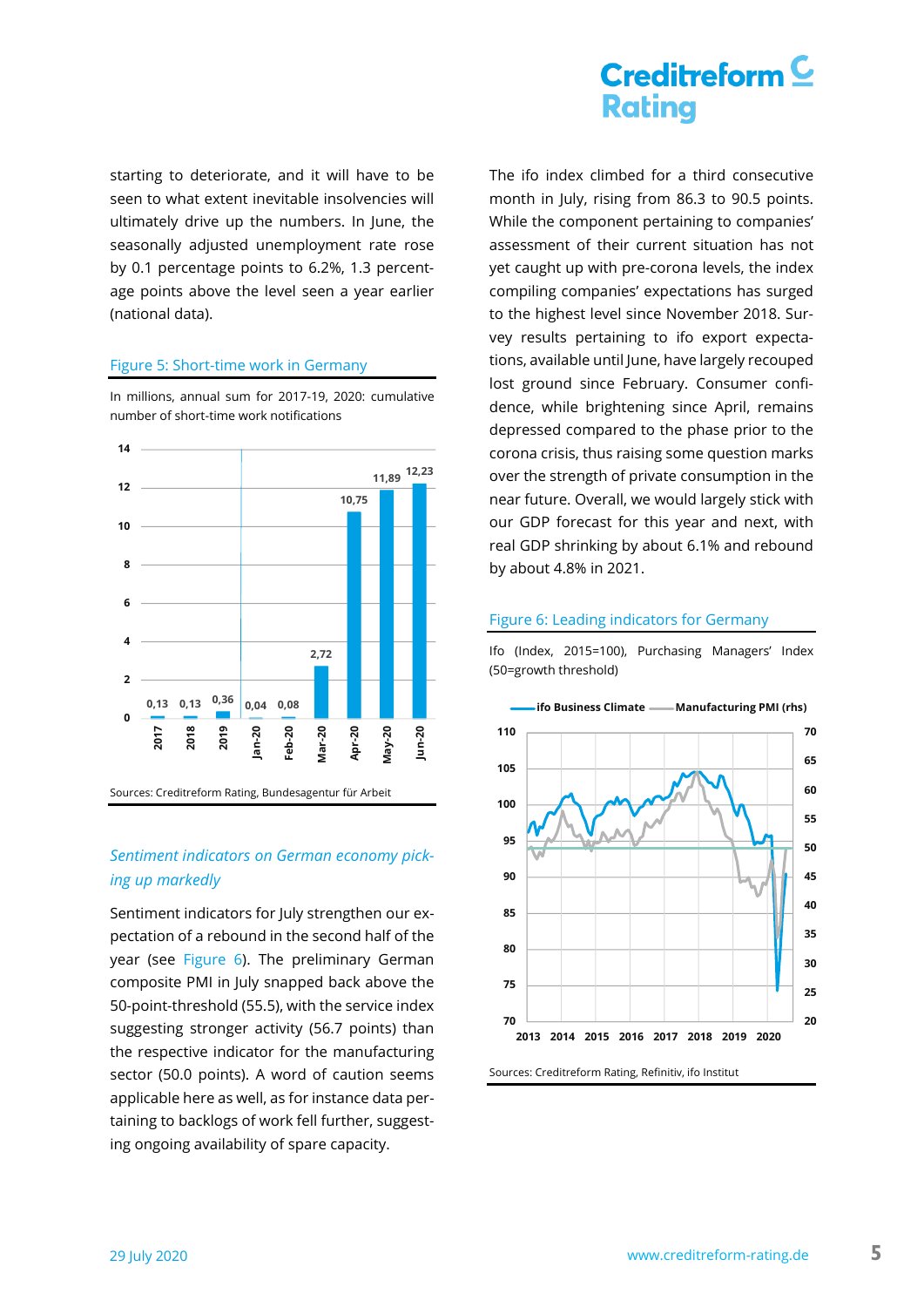### Late change of strategy costs UK dearly - with a *possible hard Brexit to add to that*

Since our last Economic Brief, economic news in the UK has worsened dramatically, as has the number of Covid-19 infections and, sadly, related fatalities. The impression is that the UK government decided for a change of strategy towards the lockdown path followed by most European countries at a relatively late stage (see [Figure 7\)](#page-5-0). Moreover, crisis management and related communication has partly been perceived as rather poor. While due to the late change of strategy real GDP saw a comparatively mild contraction to the tune of 2.2% in the first quarter, Q2 results should mirror a drastic deterioration. Indeed, monthly GDP estimates for April pointed to a roughly 20% contraction in that month.

### <span id="page-5-0"></span>Figure 7: The strictness of the state Covid-19 measures

Government Response Stringency Index (100 = strictest response), based on 9 response indicators, including e.g. school closures, workplace closures and travel bans, up to 27 July 2020, unweighted average of the individual member states for EU27



While according to the Bank of England, payments data seem to confirm recovering consumer spending in May and June, a relatively strong take-up of the Coronavirus Job Retention Scheme suggests a higher number of furloughed employees in Q2-20. Hence, we view short-term prospects for household spending as clouded as more people appear set to display precautionary behavior which might spill over onto businesses. In this scenario, the dwindling likelihood of striking a trade deal with the EU before the transition period following Brexit ends at the end of December weighs even heavier on the economic outlook for the UK. We now expect real GDP to contract by about 9.4% this year, with an assumed recovery of 6.0% in 2021 even more uncertain in light of the more or less stalling negotiations with the EU.

At its June policy meeting, the Bank of England's Monetary Policy Committee (MPC) voted unanimously to maintain the policy rate at 0.1%. The Committee also decided unanimously to continue the existing asset purchase program that foresees purchases of UK government bonds and sterling non-financial investment-grade corporate bonds of GBP 200bn. However, in order to meet the inflation target of 2% in the medium term, the MPC voted by a majority of 8-1 to increase the target stock of purchased UK gilts by an additional GBP 100bn, which would then lift the total stock of asset purchases to GBP 745bn.

#### *Resurfacing risks of second infection waves*

Looking ahead, risks of a renewed broader infection wave surround the economic outlook, in particular as we progress into fall/winter, and respective broader lockdowns may be reinstated, underscoring immense ongoing uncer-tainty (see [Figure 8\)](#page-6-0). This at least holds for as long as there are no effective vaccines or medication available on a sufficient scale. Tourism-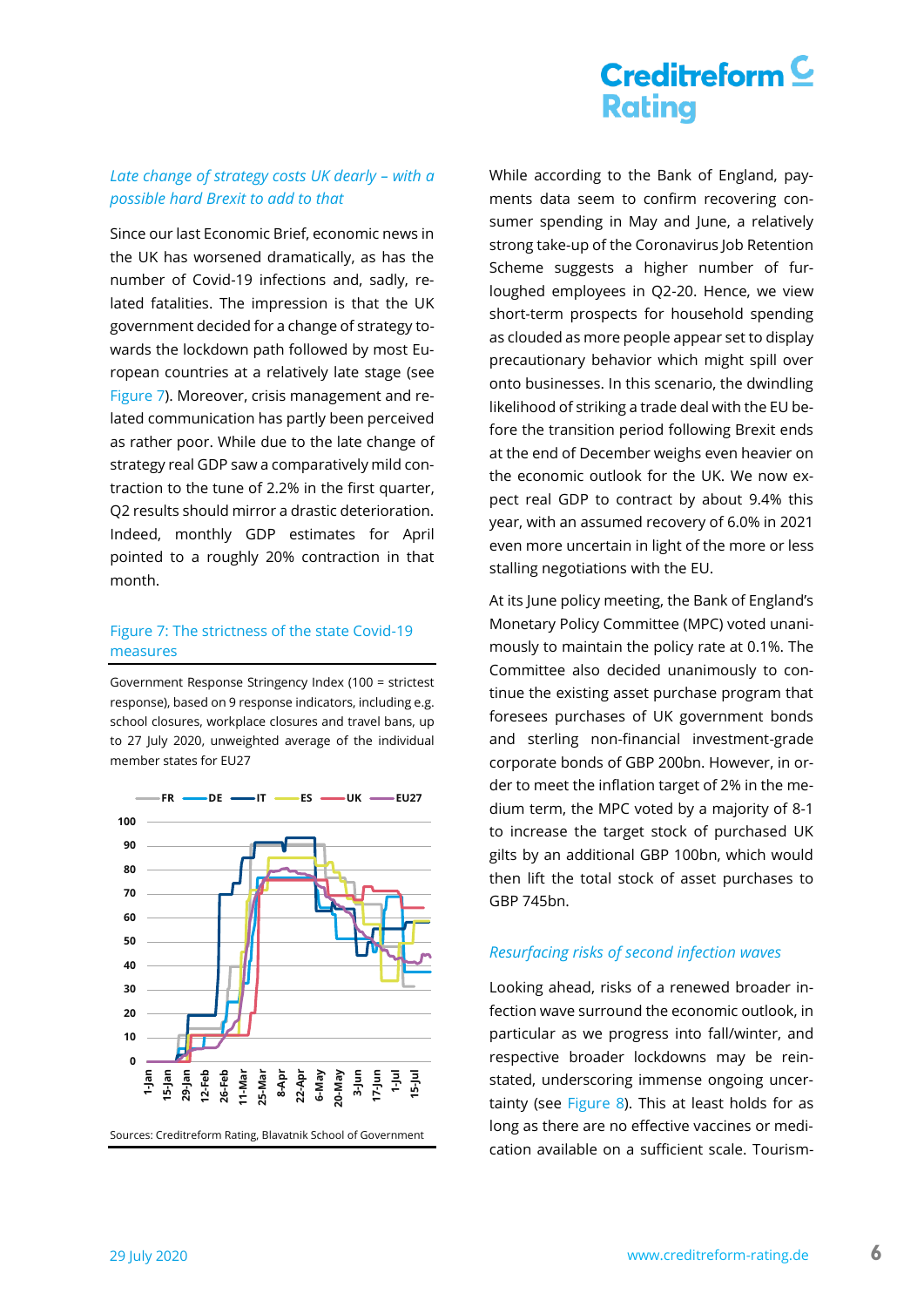related services, food and accommodation, entertainment, the aviation industry, and more generally, consumer-related services who intrinsically center around personal exchange, remain set to suffer under these circumstances.

#### <span id="page-6-0"></span>Figure 8: Covid-19 infections around the world

Cumulative number for 14 days of Covid-19 cases per 100,000 inhabitants, unweighted mean for continents



Sources: Creditreform Rating, European Centre for Disease Prevention and Control

### *Looming financial stability risks emanating from rising insolvencies and defaulting households*

We note that negative reverberations from impaired economic activity could result in widespread insolvencies. As a corollary, these may extend to emerging distress in the banking sector, despite a significantly better situation in terms of capitalization and asset quality than prior to the global financial crisis (see [Figure 9\)](#page-6-1). So far, significant disruptions have been avoided and funding needs of the non-financial private sector have been met, thanks to loosened capital requirements and macroprudential measures, as well as government support given to households and corporates, involving state loans, public guarantees, and moratoria on payments.

### <span id="page-6-1"></span>Figure 9: Capital buffers among large international banks

Total capital ratio in %, sample of 135 major international banks



Despite significant deleveraging efforts over recent years, household and corporate balance sheets appear stretched in some economies, mirroring very high debt levels. Pressure on banks may build up eventually, as declining corporate revenues and worsening labor market conditions may create an unfavorable backdrop for credit quality, which has already begun to deteriorate and prompted banks to provision for rising expected losses on their loan portfolio. In an adverse scenario that would probably come with a larger number of insolvencies and stronger rising unemployment, credit defaults would increase considerably, severely testing banking sector resilience.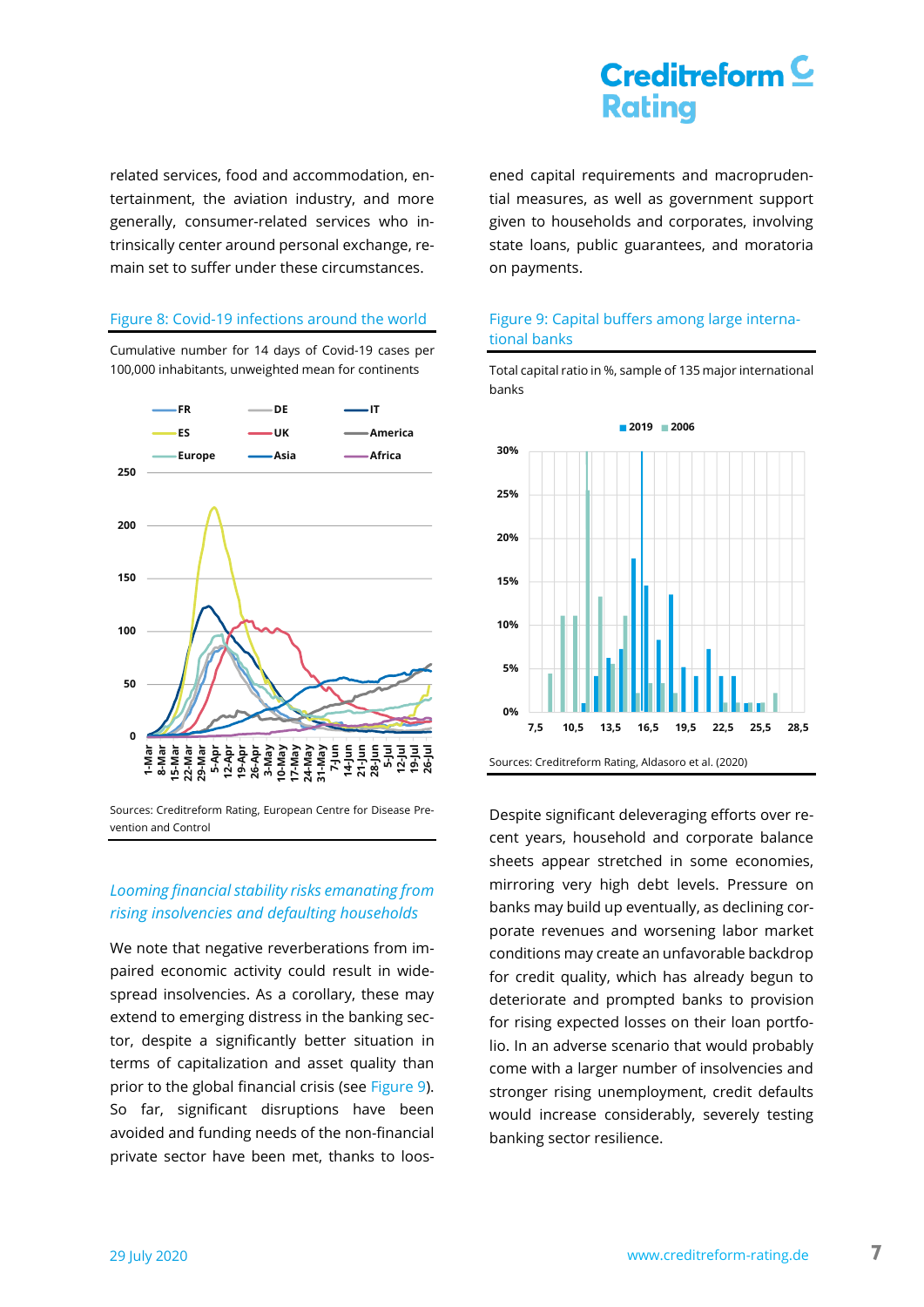Against this background, we are somewhat concerned with a view to the end of the year, as government support measures may be gradually wound down. We deem developments on the labor markets and in the corporate sector as somewhat distorted, since debt moratoria are in place, short-term work schemes have been implemented, and in countries such as Germany, the obligation to file for insolvency has been suspended.

At the same time, bank losses may be aggravated by weakening residential property markets, and pressure on the funding side may mount, coming on the back of rising spreads on bank bonds. In any event, we expect asset quality to deteriorate, reflected by increasing NPLs, and further pressure stemming from banks' low profitability, which is likely here to stay and is compounded by the ongoing low interest rate environment (see below).

## *Political fragmentation potentially weighing on medium-term growth prospects in Europe*

More generally speaking and taking a more medium-term perspective, the corona crisis has struck at a time that is characterized by an increasing degree of political fragmentation in Europe. A number of countries is governed by multi-party coalitions or minority governments, both of which raise question marks over political stability. Belgium for instance is currently governed by a caretaker minority government equipped with 'power of attorney' to manage the corona crisis. Spain's left-leaning government has no majority in parliament, and in France president Macron's La Republic en Marche lost its absolute majority in parliament in May.

While we acknowledge the extraordinary circumstances as regards the emergency measures taken to prevent a longer-lasting economic slump, we remain wary as far as the need

to address existing medium-term challenges to economic growth and, in some cases, competitiveness is concerned. We think that in some cases the consensus necessary for decisive reform action could be jeopardized against the challenging political backdrop, which could be compounded by the need to reduce extensive public debt following the most acute phase of the Covid-19 pandemic (see below).

In addition, we see a tail risk of increasing regional/communal disparities, and arguably more importantly, a potential deterioration in terms of social cohesion and rising inequality due to the Covid-19 pandemic. Hence, already existing difficulties in finding broad-based political consensus over structural reforms aiming at social inclusion and revamping pension systems may become more entrenched.

### *Government deficits and debt-to-GDP ratios to soar, with affordability a soothing factor*

Amid plunging economic output entailing revenue losses and the operation of automatic stabilizers such as unemployment insurance and welfare systems, and in the face of extensive fiscal support packages (see [Figure 10\)](#page-8-0), government finances are set to deteriorate significantly.

Soaring deficits will push debt-to-GDP ratios up, in some cases to levels far beyond any assumed prudential threshold (e.g. in Italy, Spain, and France), and may erase any fiscal means otherwise earmarked to fund necessary structural reforms. However, we would reiterate that in light of the key priority to save lives and safeguard the viability of the health system, the question over available scope to counteract Covid-19 from fiscal sustainability perspective is of secondary importance at the current juncture.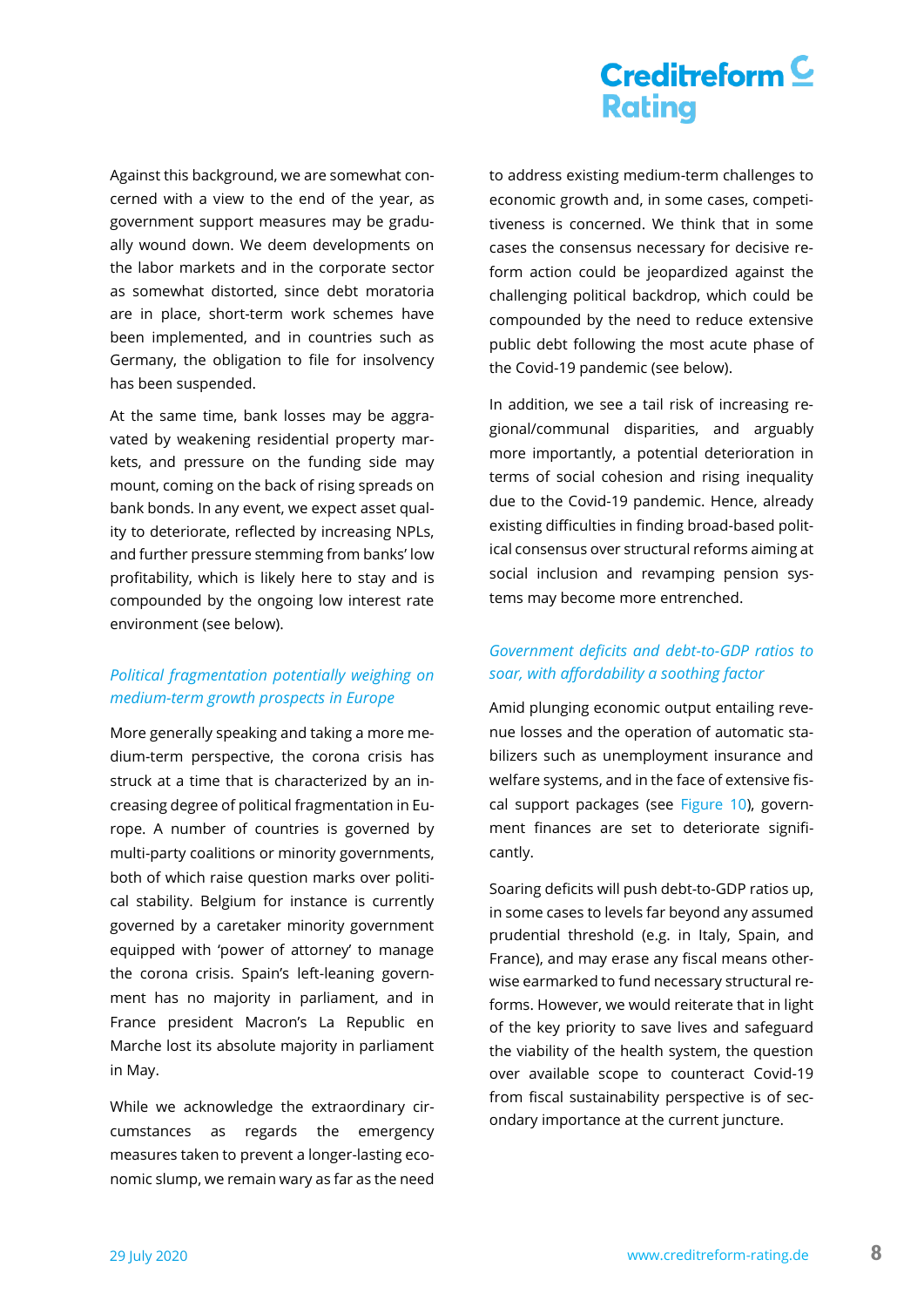#### <span id="page-8-0"></span>Figure 10: Sizeable fiscal packages in response to the Covid-19 pandemic

Fiscal response in % of GDP, as of 12 June 2020



Having said that, we believe that continued market access and mostly sound debt management along with increasingly favorable debt profiles will continue to bolster debt affordability, mitigating fiscal sustainability risk, and cater for fiscal leeway to address structural impediments to healthcare and social security systems going forward.

In our view, the interest rate environment will remain supportive in the short to medium term, as government bond yields should stay lower for longer. Due to central banks' decisive monetary policy easing (e.g. ECB PEPP, see above), government bond yields in advanced economies have declined further or remained at historically low levels at least. While a quarter of all outstanding government bonds (25.2%) displayed negative yields at the end of Q1, the share of bonds with yields of less than 1% shot up to 60.6% as compared to 13.7% at the end of last year (see [Figure 11\)](#page-8-1).

#### <span id="page-8-1"></span>Figure 11: Government bond yields in advanced economies

In % of total government bonds outstanding, by yields in %, estimates (market expectation) start after Q1-20



Sources: Creditreform Rating, IMF

### *Coronavirus as a catalyst for a deeper European integration?*

Diminishing fiscal space could strengthen dividing forces among EU countries, widen both the economic and social gap within and between member states and ultimately put the Union as such at risk.

It is mainly against the threat of such a scenario that, in a landmark decision and after a heated debate, the EU heads on 21 July not only adopted the – slightly delayed – Multiannual Financial Framework (MFF) for the period 2021- 2027. More importantly, decision-makers clinched a deal on the large-sized recovery effort under Next Generation EU (NGEU) in order to mitigate the likely socio-economic damage resulting from the corona crisis. The consent by European Parliament is still pending, but we do not expect this to be a major stumbling block.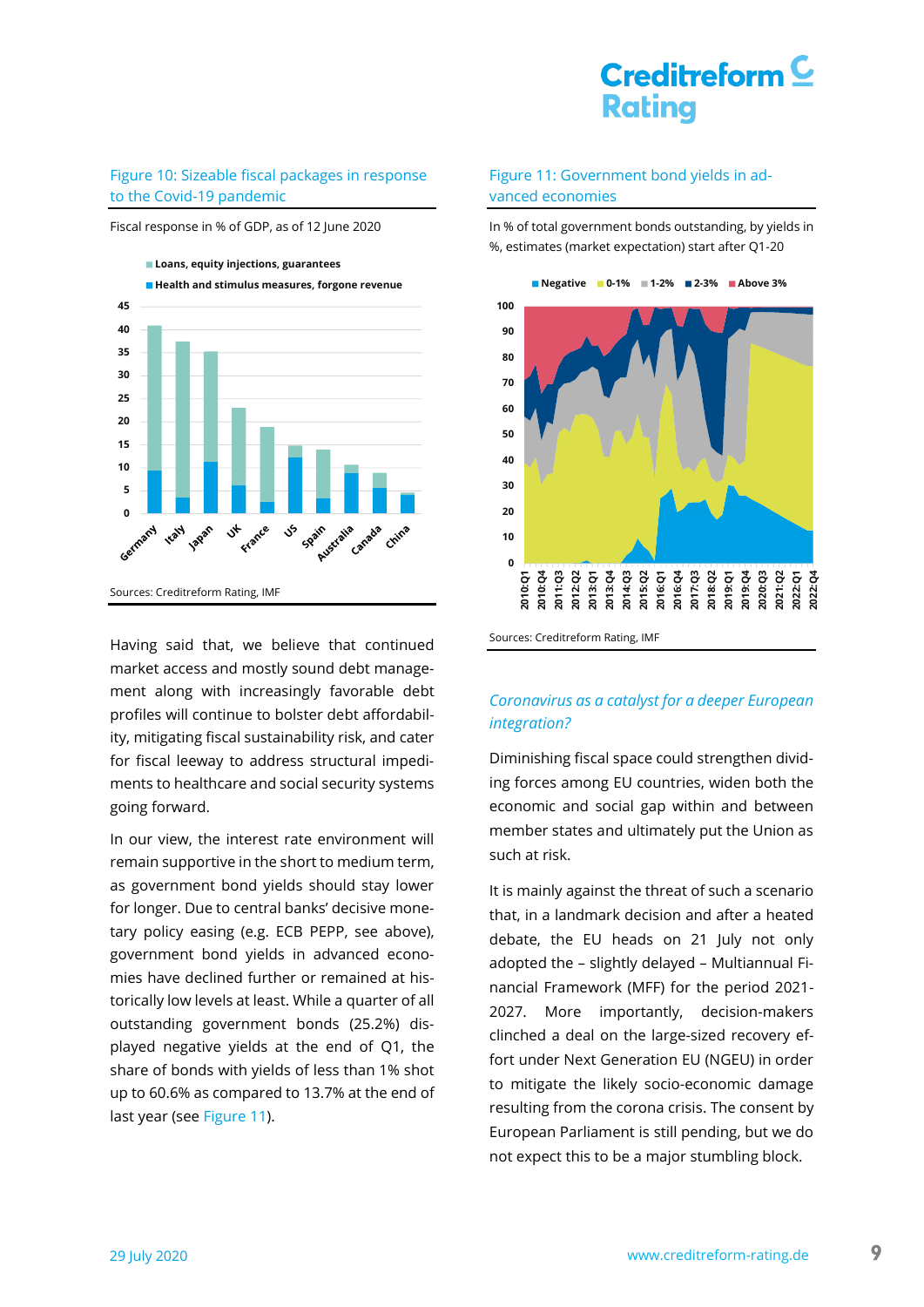In a historic decision that – in our view – represents nothing less than first steps towards a European fiscal union, the Commission will be authorized to borrow up to EUR 750bn (in 2018 prices) on behalf of the European Union on capital markets. In order to underscore the exceptional nature of this step, the powers granted to the Commission are limited in size, duration, and scope. The proceeds will be transferred to EU programs in accordance with NGEU. New net borrowing activity is to stop at the end of 2026 at the latest, and the countries have agreed to use the funds borrowed on the capital markets for the sole purpose of addressing the consequences of the COVID-19 crisis, with up to EUR 360bn in the shape of loans and up to EUR 390bn as grants. The repayment is scheduled until 31 December 2058.

However, payments are not likely to commence before the second half of 2021. While the agreement undoubtedly represents a compromise for all members involved, we remain cautious of the fact that a still sizeable part of the support will come via grants, thus foregoing a chance to significantly strengthen the structural reform momentum. Smaller economies mainly from Central and Eastern Europe are among the main beneficiaries pertaining to grants. Italy and Spain, which have been particularly hard hit by the health crisis, are also about to receive substantial funding, with allocations of roughly EUR 85bn and EUR 71bn respectively (see [Fig](#page-9-0)[ure 12\)](#page-9-0).

We note that according to the EU Commission's decision, 70% of the funds allocated under the Recovery and Resilience Facility (RRF), which accounts for the bulk of NGEU financing (EUR 672.5bn) depend on the 2019 population, the inverse of 2019 GDP per capita, and the 2015- 2019 average unemployment rate – all relative to the EU-27 value. As regards the allocation key for the remaining 30%, the unemployment criterion will be replaced by the loss in real GDP over 2020 and the cumulative loss in real GDP over 2020-21 – to be calculated by June 2022.

### <span id="page-9-0"></span>Figure 12: Cross-country grant allocations under NGEU

Total in % of 2019 GDP, all individuals programs



Sources: Creditreform Rating, Bruegel

### *Digital transformation progressing in view of Covid-19*

On the positive side, the crisis has drastically exposed existing deficiencies in terms of digital transformation and is thus proving to be a catalyst to press ahead with establishing necessary infrastructure including upgrading respective equipment and providing required training. As with every structural shift of this sort, the flipside of the coin will include some industries' losing out and a larger number of people having to